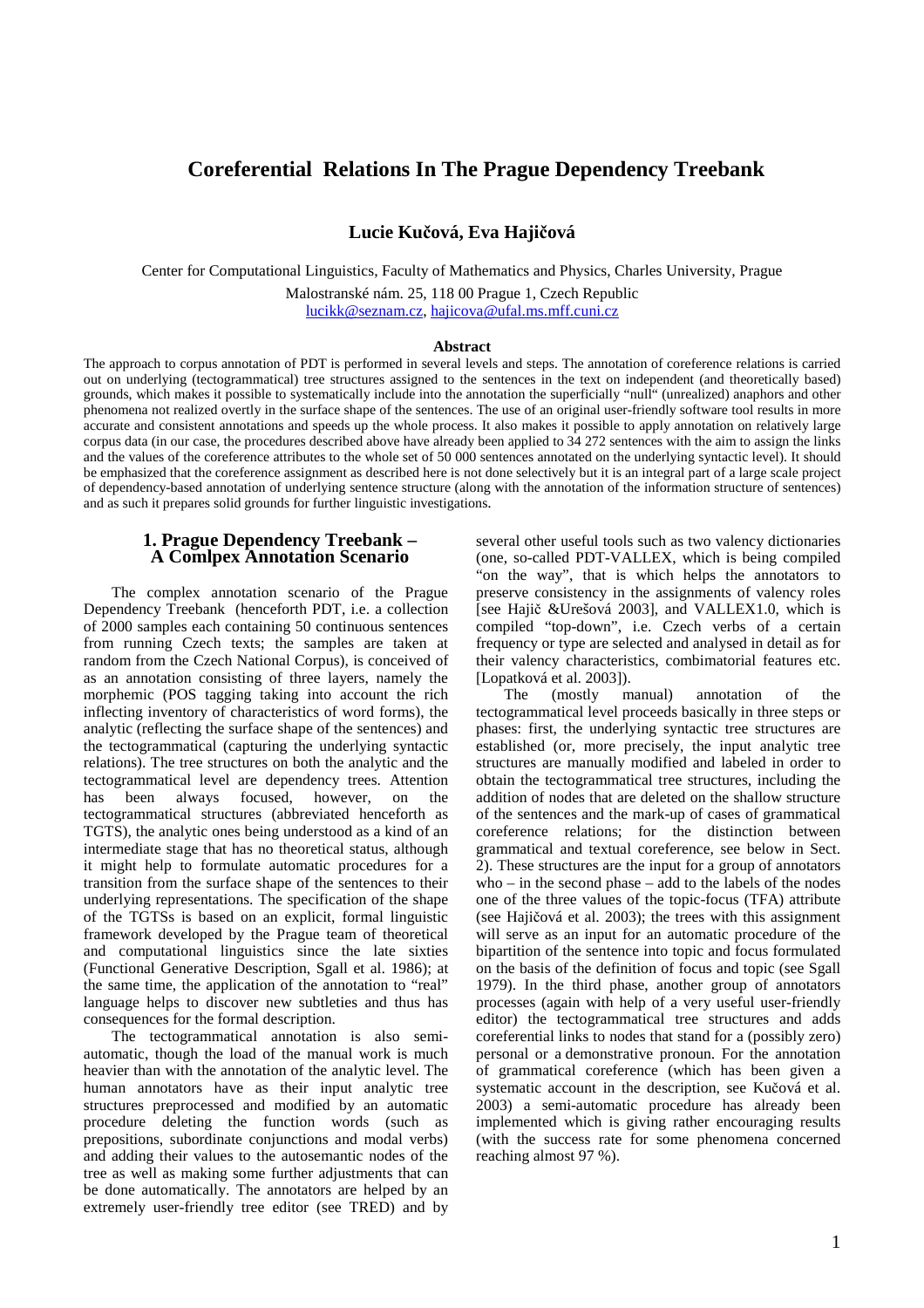### **2. Two types of coreference**

In our project, two types of coreference are distinguished: grammatical coreference (typically within a single sentence) and textual coreference (which may but need not cross sentence boundaries); the latter type of coreference covers both both endophoric and exophoric links.

The grammatical coreference involves verbs of control, reflexive pronouns, verbal complements, reciprocity and relative pronouns. In the annotation scheme, the kinds of grammatical coreference are encoded by different lexical values of the node labels; e.g. the "reconstructed" node for the subject of the embedded infinitival clause with verbs of control, such as *slíbit* (to promise somebody to do something), *p*ř*esv*ě*d*č*it* (to convince somebody to do something), *požádat* (to ask somebody to do something), carries a label Cor.

In the present stage of annotation of textual coreference, we restrict ourselves to cases of textual coreference in which a demonstrative or an anaphoric pronoun (also in its zero form) are used (with the demonstrative pronoun, we consider only its use as a noun, not as an adjective). We do not include cases of exophoric coreference rendered by a pronoun of the  $1<sup>st</sup>$ and  $2<sup>nd</sup>$  persons (be they expressed explicitly or by a zero form, i.e. deleted in the surface shape of the sentence). For the purpose of the present paper, we also leave out of consideration cataphoric reference such as in (1)

(1)*"Vidím ho." Velitel: "Odd*ě*lej ho."* Č*e*č*en se hroutí.* 

 ("I see him." Commander: "Kill him." [The] Chechen falls down.)

For the time being, we also do not cover the so-called bridging anaphor though some preparatory steps in this direction have already been undertaken.

# **3. Annotation scheme**

3.1 The present scenario of the PDT provides three coreferential attributes: coref, cortype and corlemma. The attribute coref contains the identifier of the antecedent; if there are more than a single antecedent of one anaphor, the attribute coref includes a sequence of identifiers of the relevant antecedents. The attribute cortype includes the information on the type of coreference (the possible values are gram for grammatical and text for textual coreference), or a sequence of the types of coreference, where each element of type corresponds to an element of coref. The attribute corlemma is used for cases of a coreference between a node and an entity that has no corresponding counterpart in the TGTS(s): for the time being, there are two possible values of this attribute, namely *segm* in case of a coreferential link to a whole segment of the preceding text (not just a sentence) and *exoph* in case of exophoric relation.

In order to facilitate the task of the annotators and to make the resulting structures more transparent and telling, the coreference relations are captured by arrows leading from the anaphor to the antecedent and the types of coreference are distinguished by different colours of the arrows. There are certain notational devices used in cases in which the antecedent is not within the co-text

(exophoric coreference), or when the link should lead to a whole segment rather than to a particular node. If the anaphor corefers to more than a single node or to a subtree, the link leads to the closest preceding coreferring node (subtree). If there is a possibility to choose between a link to an antecedent or a postcedent, the link always leads to the antecedent.

In Fig. 1 we present an example of coreference assignment by means of links used by the annotators; sentence (2) is taken from the PDT (the identification number of the sentence is given in the brackets). The following abbreviations are used as the labels for the valency relations (functors): PRED(icate) for the main verb, ACT(or), PAT(ient), LOC(ation), R(e)STR(ictive attribute), ORIG(in), T(emporal)WHEN.

> (2) *Když p*ř*ed* č*asem platil v Londýn*ě *padesátilibrovou bankovkou útratu osm liber, p*ř*ezkoumalo ji n*ě*kolik ú*ř*edník*ů*, než ji od n*ě*ho vzali.* (lk4#26)

> (Lit.: When before time he-paid in London [with] fifty pound banknote amount [of] eight



pounds, checked it several clerks[-subj] before it from him they-took.

E.: When he paid a sum of eight pounds with a fifty pound banknote in London some time ago, several clerks have checked it before they took it from him.)

3.2 To summarize, at the present stage, the following types of textual coreference links are distinguished (some issues related to these types are discussed in Sect. 4  $\mathbf{h}$ elow):

(a) a link to a particular node if this node represents an antecedent of the anaphor (in ex. (3), the link from *ono* leads to *NATO*:

> (3) *Myslíte, že rozhodnutí NATO, zda se [ono] rozší*ř*í,* č*i nikoli, bude záviset na postoji Ruska?*

> (Do you think that the decision of NATO whether **[it]** will be enlarged or not will depend on the attitude of Russia?)

(b) a link to the governing node of a subtree if the antecedent is represented by this node plus (some of) its dependents; this is also the way how a link to a previous/following clause (ex. 4) or a whole previous sentence (ex. 5) is being established; in (4) the link from *tím* ([by] this) points to the root of the tree (*vynesou*,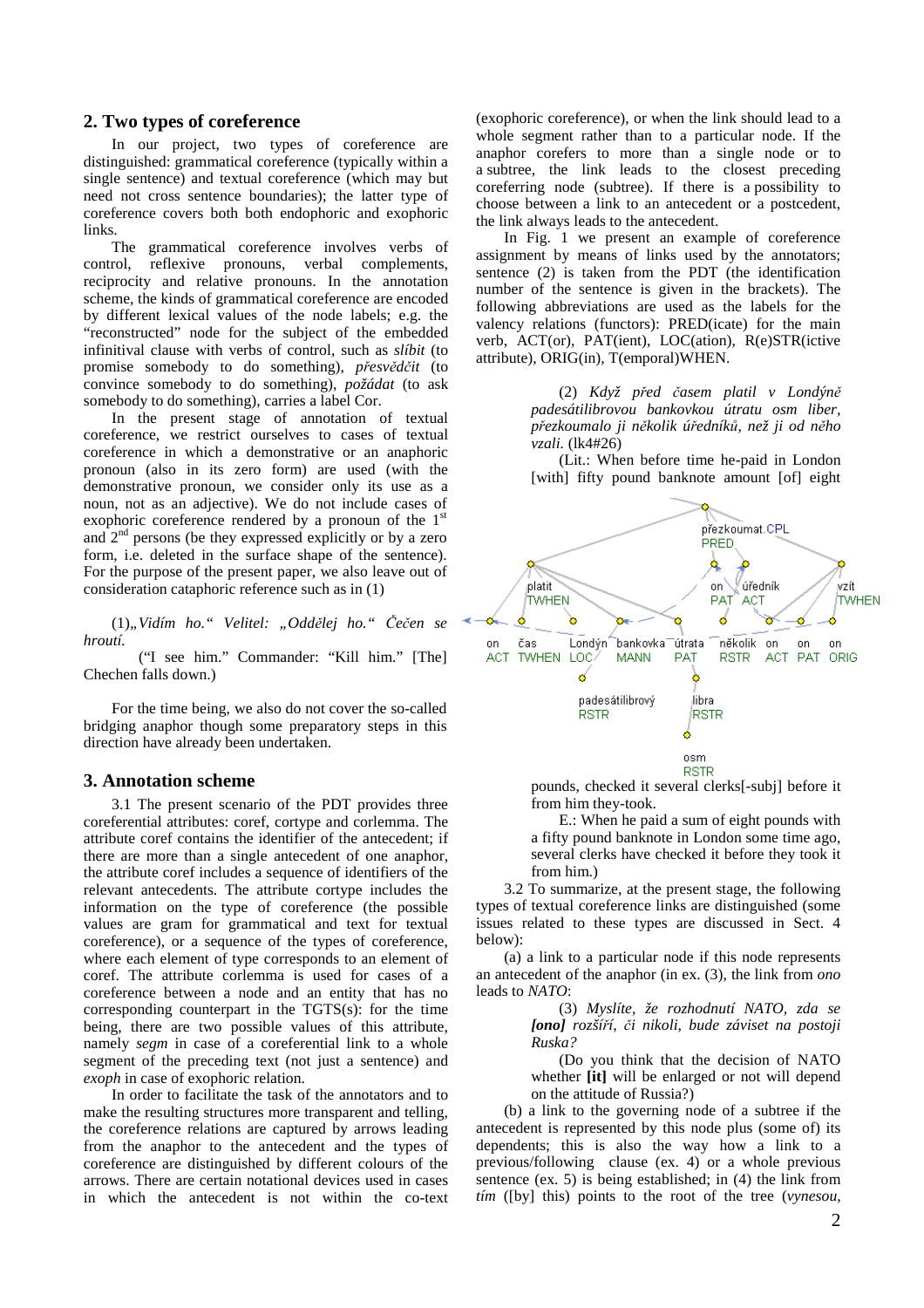elevate), i.e. to the main verb of the second conjunct, in (5) the link from *toho* (this) points to the governing verb of the whole sentence (*p*ř*ipravuje*, prepares):

> (4) *Ale je n*ě*co jiného, když je n*ě*kdo podnikatel a pak jde do politiky, anebo jestli n*ě*koho politické zm*ě*ny vynesou na špi*č*ku a on toho pak využívá k hospodá*ř*ské* č*innosti a zastává vysoké funkce ve velkých firmách.*

> [But it is a different thing when someone is an enterpreneur and then goes into politics than when political changes elevate somebody to the top and he then uses **this** in his economic activities and attains a high position in a big firm.]

> (5) *Generál krom*ě *toho p*ř*ipravuje na*ř*ízení, podle n*ě*hož se na n*ě*j budou moci obrátit všichni, kte*ř*í se domnívají, že se jim d*ě*je bezpráví. Hodlá tím p*ř*edejít tomu, aby se redukce armády stala záminkou k vy*ř*izování ú*č*t*ů*.*

> (The general also prepares an order according to which all who think that harm is being done to them can turn to him. By **this** he intends to avoid a reduction of the army being a pretext for paying off old scores.)

(c) a specifically marked link (*segm*) denoting that the referent is a whole segment of (previous) text larger than one sentence, or phrase, including also the cases, when the antecedent is understood by inferencing from a broader co-text (ex.  $(6)$  and  $(7)$ ):

> (6) *Podle Kohla nelze zapomenout na to, že N*ě*mecko p*ř*epadlo 22.* č*ervna 1941 Sov*ě*tský svaz. N*ě*mci jménem N*ě*mecka p*ř*ivodili ruskému lidu nesmírné utrpení. Stejn*ě *tak nelze zapomenout, co Rusové zp*ů*sobili N*ě*mc*ů*m. Z toho všeho si chceme vzít spole*č*né pou*č*ení.*

> (According to Kohl it should not be forgotten that on June 22, 1941 Germany attacked the Soviet Union. Germans on behalf of Germany caused the Russians to suffer immensely. It also cannot be forgotten what the Russians did to Germans. From all **this** we should learn.)

> (7) *Potentáti v bance koupí za deset, prodají si za patnáct. Ale povede to k rychlému p*ř*erodu. Zmizí vým*ě*ry kolem 25 ha, p*ř*ibude vlastník*ů *kolem 500. Odhaduji, že do dvou let budou schopni splatit bance dluh a t*ř*etím rokem už budou d*ě*lat na sebe. A na práci najmou jen schopné lidi, bude to v jejich zájmu. Kdo to pochopí, má náskok.*

> (The big shots buy in a bank for ten and sell for fifteen. But this leads to a rapid transformation. The acrages of about 25 ha disappear, the number of owners raises to 500. I guess that within two years they will be able to pay back the debt to the bank and in the third year they will work for themselves. And they will hire only capable people, it will be in their best interest. Those who understand **this**, will have an advantage.)

(d) a specifically marked link (*exoph* for exophor) denoting that the referent is "out" of the co-text, it is known only from the situation (ex. (8)):

(8) *V období vrcholícího léta roku 1939 již málokdo v Evrop*ě *mohl uv*ěř*it nad*ě*jeplným slov*ů*m Chamberlaina, proneseným […] po návratu z Mnichova: Myslím, že je to mír na celou naši dobu.* 

(In the height of summer 1939 only a few people could believe the hopeful words Chamberlain uttered […] after the return from Munich. I think that **this** is peace for our time.)

(e) a specifical mark (*Unsp* for unspecified) is reserved for cases of reference difficult to be identified; this does not mean that a decision is to be made between two or more referents but that the reference cannot be specified even if the situation is taken into account (ex. (9)):

> (9) *Zmizení tohoto 700 kg t*ě*žkého p*ř*ístroje […] hygienik*ů*m ohlásili (Unsp) 30.* č*ervna letošního roku. Podle informací LN však zá*ř*i*č *ze skladu Škody Plze*ň *zmizel již koncem letošního roku.*

> (Lit.: The disappearance of the medical instrument weighing 700 kg […] **[they]** annonced on June  $30<sup>th</sup>$  this year. According to the information of LN, however, the radiator […] disappeared by the end of the last year.)

The manual annotation is made user-friendly by a special tool in the TRED editor used for tree-structure assignment (see Kučová et al. 2003); the values of the attributes of coreference with each node of the tree will be assigned by an automatic procedure.

# **4. Some statistics**

 Until now, 717 PDT files of about 50 sentences each have been annotated as for the above types of textual coreference relations; the total number of sentences annotated is 34 272 and the total number of nodes (excluding the identification nodes for each of the sentences) is 429 155, out of which there are 14 658 anaphors of the type we have worked with (i.e. that are rendered by a personal or a demonstrative pronoun, possibly also a zero in the surface shape of the sentence, with the exclusion of the personal pronouns of the 1st and 2nd persons), see Table 1:

| number of annotated files           | 717     |
|-------------------------------------|---------|
| total number of sentences           | 34 272  |
| total number of nodes (excl. the    | 429 155 |
| inentification node)                |         |
| number of co-refering nodes (of the | 14 658  |
| analyzed type)                      |         |
| % of co-refering nodes              | 3.4156  |

Table 1: Volume of data

The distribution of the types of links (see above in Sect. 3.2) within the total number of 14 658 links is given in Table 2. The statistics demonstrates that a prevailing number of links has led to an explicit antecedent, while the number of exphoric relations is almost negligible. This might be due to the fact that most of the texts within the Czech National Corpus (from which the texts for the PDT collection were chosen) belong to the journalistic style, in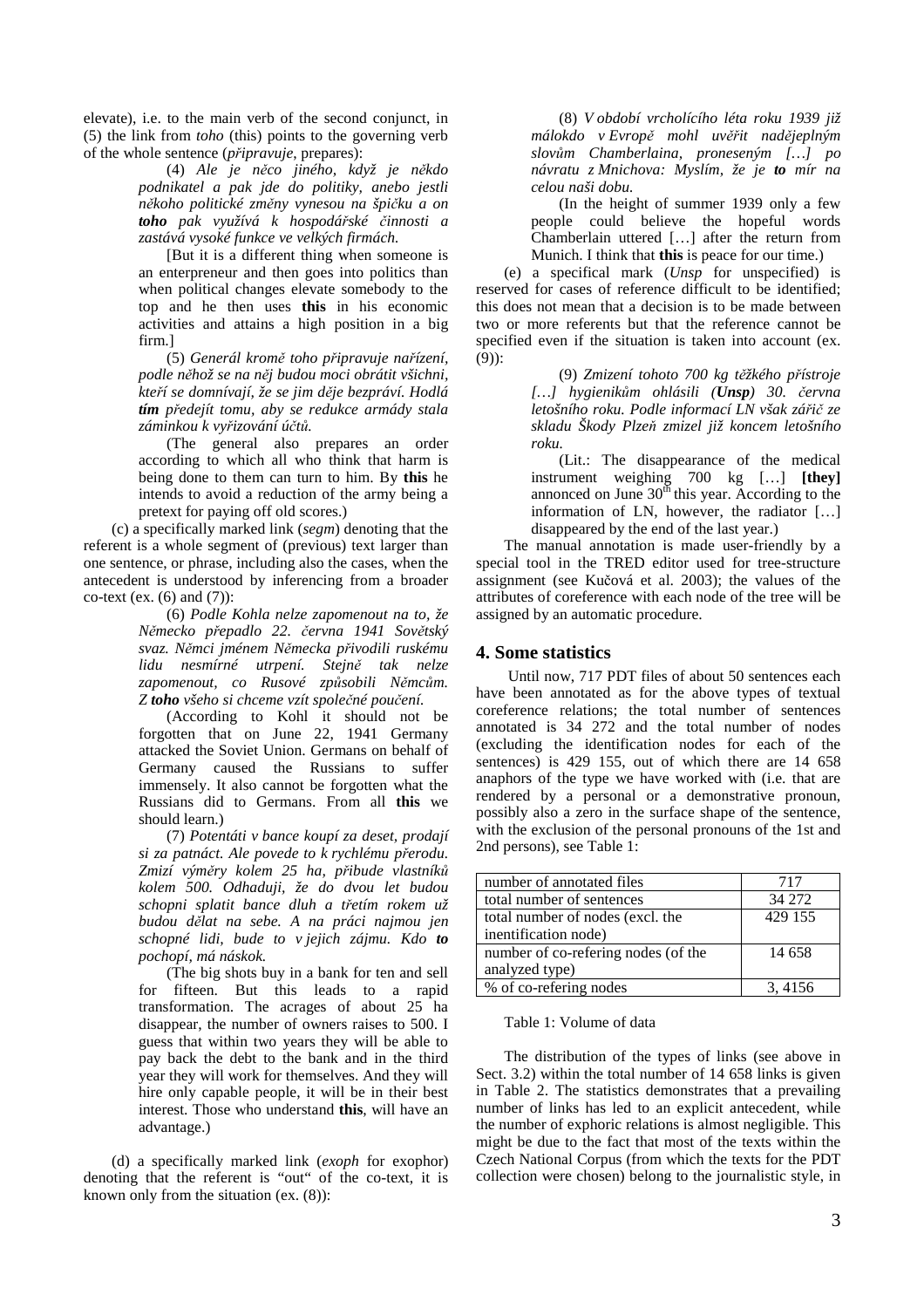|          | explicit | segm | exoph | unsp | total |
|----------|----------|------|-------|------|-------|
|          | antece-  |      |       |      |       |
|          | dent     |      |       |      |       |
| number   | 14 5 21  | 274  | 18    | 162  | 14975 |
| of links |          |      |       |      |       |
| % of the | 96, 99   | 1,83 | 0,12  | 1,08 | 100   |
| total    |          |      |       |      |       |

which the reference to some explicit antecedent within the text itself is a standard stylistic strategy.

Table 2: Types of links

It may be also interesting to look at the distribution of the surface realization/deletion of the given type of anaphors: as Table 3 illustrates, the proportion of the expressed/restored anaphors is just 1 to 1; the number of personal pronoun lemmas (*on*) assigned to the anaphors (be they expressed or restored) is four times greater than the number of demonstrative pronoun lemmas (*ten*).

|                                  | total   | $\%$  |
|----------------------------------|---------|-------|
| corefering nodes of the analyzed | 14 658  | 100   |
| type                             |         |       |
| nodes expressed                  | 7.537   | 51,42 |
| nodes restored                   | 7 1 2 1 | 48,58 |
| lemma <i>on</i> (he)             | 11 802  | 80,52 |
| lemma <i>ten</i> (that)          | 2856    | 19.48 |

Table 3: Some basic characteristics

In Tables 4 and 5 we present some statistics which we still plan to analyze in more detail because we hope to gain some interesting observations on the relation between coreference links and the underlying syntactic structure of the sentences; this may eventually help to formulate certain preferences for the selection of antecedents in an automatic procedure for the assignment of pronominal reference. The comparison of the values of functors (i.e. of underlying valency relations) with anaphors and antecedents indicates that the coreferential links hold mostly between inner participants (arguments) rather than between circumstantials (adjuncts): ACT(or), PAT(ient) and ADDR(essee) are among the three most frequent anaphors/antecedents. APP(urtenance) is a valency relation that typically belongs to the valency of nouns and as such is a relation of a dependent to its head noun, while the other relations in the Tables are those of dependents on verbs. The label PRED(icate) is assigned to the governing verb of the given TGTS and the figure in this column in Table 5 indicates that 6,11 % of all coreferential links pointed to the governing verb of (one of) the preceding clause(s), which means that the antecedent is the event identified by the verb (be it together with some dependent nodes on this verb or not) of (one of) the preceding sentence. Neither of the Tables reflects from which functor to which functor the link goes, and this is exactly what we want to study further.

|       | ACT  | PAT     | APP   | <b>ADDR</b> | <b>EFF</b> |
|-------|------|---------|-------|-------------|------------|
| total | 8092 | 3 1 0 3 | 1 276 | 568         | 26         |
| %     | 55   | 16      | 8,07  | 3,87        |            |

Table 4: Functors with anaphors

|       | ACT   | <b>PAT</b> | <b>PRED</b> | <b>APP</b> | <b>ADDR</b> |
|-------|-------|------------|-------------|------------|-------------|
| total | 6839  | 3 015      | 916         | 864        | 627         |
| %     | 45,67 | 20,13      | 6.11        | 5 77       | 4.19        |

Table 5: Functors with antecedents

The total number of occurrences of the types of anaphoric links does not equal the total number of the occurrences of the anaphors, because there were cases in which a link has led to more than a single node; this situation can be illustrated by ex. (10), where the (superficially deleted) pronoun *oni* has as its antecedent both *tatínek* and *maminka*. 1

(10) *Tatínek s maminkou šli do divadla. Vzali [oni] si taxíka*.

(Father and mother went to the theatre. Took **[they]** a taxi.)

(11) *Tatínek, maminka a ob*ě *d*ě*ti šli do divadla. Vzali [oni] si taxíka*.

(Father, mother and both children went to the theatre. Took **[they]** a taxi.)

# **5. Some open questions**

 $\overline{a}$ 

The first phase of the coreference annotation process has revealed several interesting phenomena concerning anaphoric relations in Czech; in this Section we exemplify some problematic cases of textual coreference as present in real texts of PDT.

5.1 The link labeled as *segm* covers also cases in which it is not quite clear where are the boundaries of the relevant segment or which concrete events/states in the previous segment are referred to, see ex. (12):

> (12) *Jediný d*ů*vod k pobytu v Americe jsou pro m*ě *peníze. […] Každý rok si v Americe najmu d*ů*m a po skon*č*ení sezony hned sp*ě*chám dom*ů*. Mám tu p*ř*átele, chodíme na ryby, hrát tenis, navšt*ě*vujeme se.* Č*asto jezdím za rodi*č*i do Martina. Jsem tu prost*ě *doma. […] V Kanad*ě *je to úpln*ě *jiné.*

> (The only reason for me to stay in America is money. […] In America, I rent a house every year and at the end of the season I rush home. I have friends here, we go fishing, we play tennis, we visit each other. I often visit my parents in

<sup>&</sup>lt;sup>1</sup> A technical remark: this treatment is necessary because in the construction *tatínek s maminkou šli*, *tatínek* stands in the relation of an Actor and *maminka* in the relation of Accompaniment to the verb *šli* rather than a coordination between two Actors; in case of true coordination, as in (11), and in case of apposition, the arrow leads to the node representing coordination (apposition) relation rather than to the members of the relation.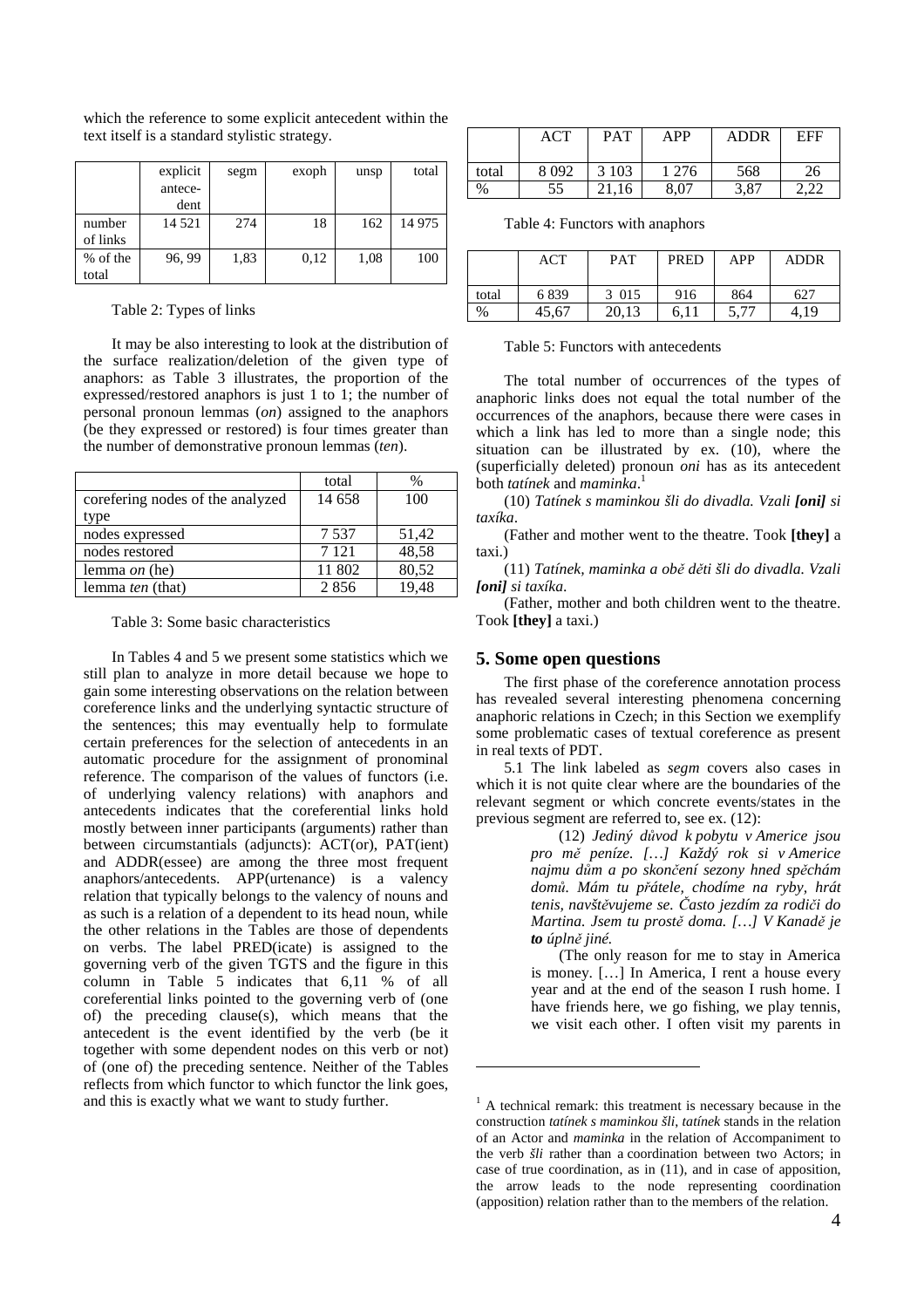Martin. I am simply at home here. […] In Canada **this** is totally different.)

Often it is not really relevant where the segment has its boundary, see (13): by what action the field has been prepared: by the minister's admission or by his opening the possibility?

> (13) *Slovenský ministr kultury […] p*ř*ipustil, že záp*ů*j*č*ky obraz*ů *nemusí být jednosm*ě*rné. […] Otev*ř*el tedy možnost, o které se dosud nemluvilo.*  Ř*editel*ů*m obou galerií tím zárove*ň *p*ř*ipravil pole, na n*ě*mž si mohou vzájemn*ě *ustoupit.*

> (The Slovak minister of culture […] admitted that the loans of pictures need not be unidirectional. He thus opened a possibility which has not yet been discussed. By **this**, he prepared the field for the directors of both galeries so that they can make mutual concessions.)

5.2 Along with clear cases of exophoric relations (exemplified above by (8)): one should know, at least from the history lessons at school, that the antecedent of the demonstrative pronoun is the Munich Treaty) the corpus provides examples of **border-line between exophora and other types of coreferential relations.**

For instance, it is difficult to decide between the exophoric coreference, as e.g. in (14) and (15), a coreference to an unspecified element somehow deducible from the preceding context as e.g. in (16), or a coreference to a segment (perhaps of the "inferential" kind, see ex. (17)):

> (14) *Na churá*ň*ovských svazích se to zelená, b*ě*žka*ř*i na kvildských pláních masov*ě *krouží na posledních zbytcích vlhkého sn*ě*hu.*

 (On the hills of Churáňov **[it]** looks green, the cross-country skiers on Kvilda plains make big circles on the last remains of wet snow.)

> (15) *D*ě*kuji za sérii povídání o Osv*ě*timi. Jsem rád, že se kone*č*n*ě *píše o tom, jak to skute*č*n*ě *bylo.*

> (Thanks for the series of writings about Auschwitz. I am glad that finally one writes about how **it** really was.)

> (16) *Nejv*ě*tší tragédie se však stala v Pardubicích. Známý místní rodák Roman M., autor Pr*ů*vodce pardubickými restauracemi, se upil k smrti po zjišt*ě*ní, že se narodil v Hradci Králové. Tento fakt vydedukoval z kopií žádostí svých rodi*čů*, aby pardubická matriká*ř*ka zfalšovala Roman*ů*v rodný list. Rození pardubických d*ě*tí v Hradci Králové je periodicky se opakující jev. Jednou za dva roky nám je sem [oni] vozili, sd*ě*lila sestra na porodnickém odd*ě*lení hradecké fakultní nemocnice.*

> (The worst tragedy was in Pardubice. A well-known native of Pardubice, Roman M., […] had drunk himself to death after he found out that he was born in Hradec Králové. He deduced this fact from a copy of the application of his parents. [...] The birth of children from Pardubice in Hradec Králové periodically happens. Once in every two years **[they]** brought them here, said the nurse at the obstetric clinic of the Hradec hospital.)

 $\overline{a}$ 

(17) *Smutní lidé píší veselé knížky a veselí* 

*lidé smutné. V* č*lov*ě*ku se to musí n*ě*jak vyrovnat.* 

(Sad people write bright merry books and merry people write sad [ones]. One has to balance **it** somehow.)

5.3 A form of a demonstrative pronoun can be, of course, used in **other than referential functions**, as the following examples demonstrate:

(a) a demonstrative pronoun can be used as an **intensifying particle** *to* (with no coreferential link), see ex. (18):

(18) *To ale prší!*

(Boy, is it raining! Lit. **[that]** but it-rains! = meaning: it rains very much)<sup>2</sup>

(b) a **conceptually "empty"** occurrences of a form of the demonstrative pronoun<sup>3</sup> (is illustrated by  $(19)$ :

> (19) […] *jak si už dlouho p*ř*edstavuju její cestu do ciziny, do Špan*ě*lska nebo* Ř*ecka, kam ji to táhne.*

> ([…] as I have imagined for a long time her trip abroad, to Spain or Greece, where [lit.] **it**  draws her.)

 (c) If a demonstrative pronoun is used in **phrasemes**  or "frozen" collocations, no coreferential links are established; as a matter of fact, the form *to* (the neuter form for the demontrative *ten*) does not function as a pronoun here, see ex. (20):

> (20) *To máte t*ě*žké, mladému to beztak obšlápnul táta.*

> (Lit. **That** you-have hard, this young person's father has connections.)

5.4 One of the advantages of a corpus-based study of a language phenomenon is the fact that the researchers become aware of subtleties and nuances that are not apparent. It is then desirable to collect a **list of open questions** which are handeld on the basis of a **temporary instruction** but which should be studied more intensively and to a greater detail in the future. The result, of course, is an **open list,** which is complemented during the whole course of the anntation process. The following examples illustrate what kind of problems we have encountered in our work:

(a) a coreferential link leads to the root of the tree but sometimes the antecedent is just a part of the whole sentence rather than the sentence (governed by the given verbal node) as a whole: in (21) the antecedent of *to* (this) is only the main clause *rozklepala se mi nejen kolena, ale i nitro* (not only my knees but also my heart trembled) rather than the whole complex sentence:

> (21) *Když mi Ji*ř*í Krupi*č*ka poslal rukopis své Renezance rozumu, která nyní vyšla v* Č*eském spisovateli, a já do ní napoprvé nahlédl, rozklepala se mi nejen kolena, ale i nitro. A to hned z mnoha d*ů*vod*ů*.*

 (When Jiří Krupička sent me the manuscript of his Renaissance of Reason, which has been published now in the publishing house Český spisovatel, and I looked

 $2$  Ex. (18) may be also used (with a different intonation!) in a context: "What's happening outside? It is raining.", in which *to* (it) is an exophor, refering out of the text.

<sup>3</sup> Šmilauer's "zdánlivý podmět/předmět" ("apparent subject/object"), (see Šmilauer 1947).